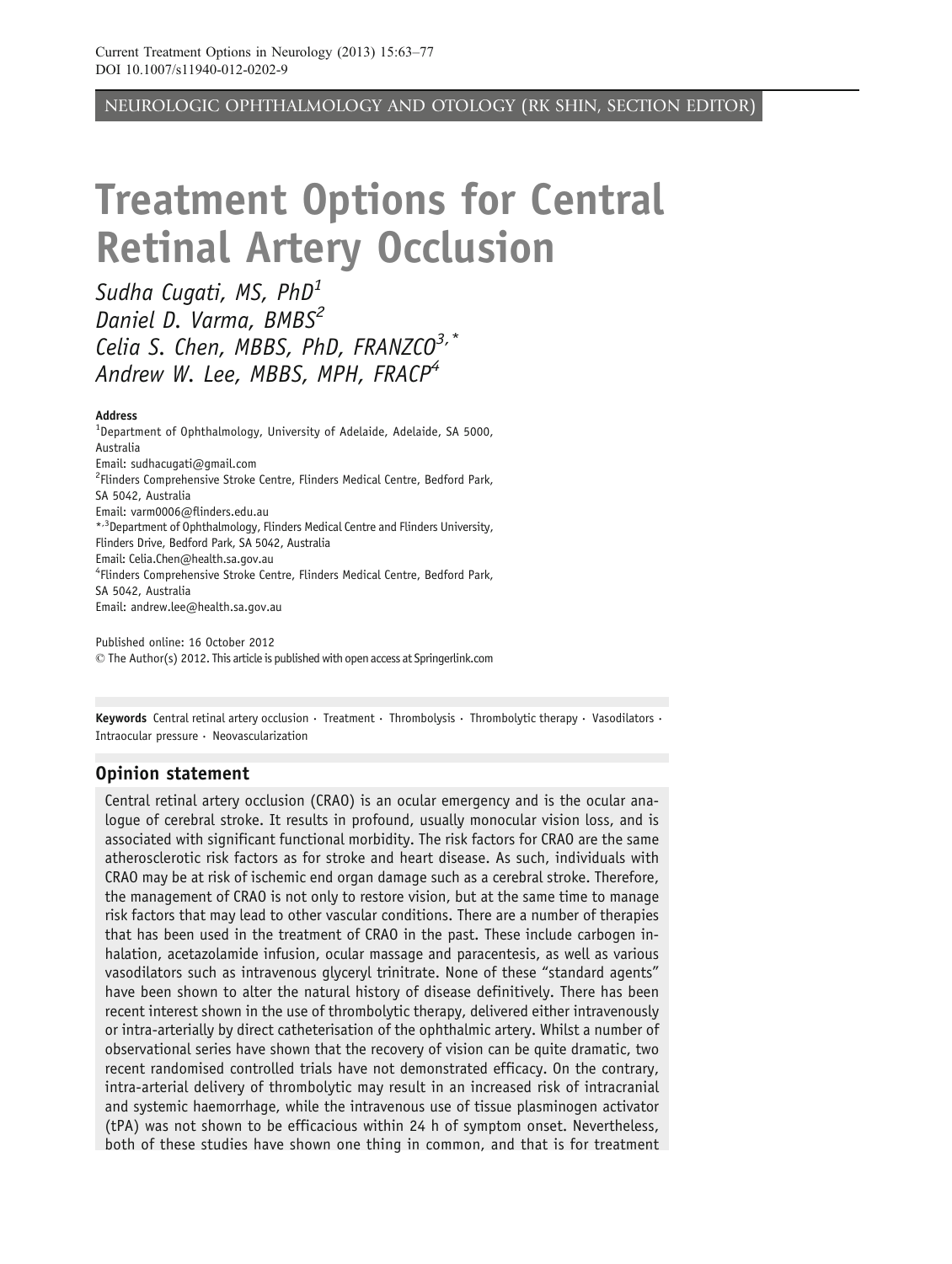to be effective in CRAO, it must be deployed within a short time window, probably within 6 h of symptom onset. Therefore, while CRAO is a disease that does not have a treatment, nevertheless it needs to follow the same principles of treatment as any other vascular end organ ischaemic disease. That is, to attempt to reperfuse ischemic tissue as quickly as possible and to institute secondary prevention early.

#### Introduction

Central retinal artery occlusion (CRAO) is the occlusion of the central retinal artery (CRA) with resultant infarction of the retina and vision loss. It was first described as an embolic occlusion of the CRA in a patient with endocarditis by von Graefe in 1859 [[1](#page-11-0)]. The incidence of CRAO is estimated around 1.9/100,000 in the United States [[2](#page-11-0)•].

Patients with CRAO typically present with an acute, painless loss of vision, and 80 % of affected patients have a final visual acuity of counting fingers or worse [[3](#page-11-0), [4\]](#page-11-0). Visual loss in CRAO occurs as a result of loss of blood supply to the inner retinal layers. Approximately 15– 30 % of the general population have a cilioretinal artery, which is a branch of the short posterior ciliary artery [[5](#page-11-0)]. It supplies a part or the whole of the fovea, and in those eyes where there is a CRAO, the cilioretinal artery is spared and the visual acuity may be preserved at 20/50 or better, with loss of peripheral vision only.

The most common cause of CRAO is thromboembolus, which occurs at the narrowest part of the central retinal artery, where it pierces the dural sheath of the optic nerve [\[6](#page-12-0)••, [7\]](#page-12-0). It could also occur as a result of an occlusive thrombus at the level immediately posterior to the lamina cribrosa [[8](#page-12-0)]. Once the central retinal artery is occluded, the ability of the retina to recover depends on whether the offending embolus or thrombus is dis-lodged, and also on the retinal tolerance time [\[9,](#page-12-0) [10\]](#page-12-0).

CRAO is divided into four distinct clinical entities:

- (1) Non-arteritic permanent CRAO (Fig. 1) This group accounts for over two thirds of all CRAO cases, and is caused by platelet fibrin thrombi and emboli as a result of atherosclerotic disease [\[11](#page-12-0)–[13](#page-12-0)].
- (2) Non-arteritic transient CRAO Non-arteritic transient CRAO (transient monocular blindness) accounts for 15 % of CRAOs and has the best visual prognosis. People suffering from this have a 1 % risk per year of having a permanent non-arteritic CRAO [[14](#page-12-0)]. Transient vasospasm due to serotonin release from platelets on atherosclerotic plaques has also been suggested as a mechanism of transient CRAO in animal models [\[9\]](#page-12-0).
- (3) Non-arteritic CRAO with cilioretinal sparing (Fig. [2\)](#page-2-0)

Preservation of the cilioretinal artery results in preserved perfusion of the macula region [\[4\]](#page-11-0).

(4) Arteritic CRAO (Fig. [3](#page-2-0)) Arteritic CRAO (including the vasculitides) accounts for <5 % of cases. Giant cell arteritis is the most common entity in this category, and can cause bilateral visual loss. If an arteritic cause is suspected, it is essential to assess the inflammatory markers and treat urgently with systemic corticosteroids.



Figure 1. Colour fundus photograph showing non-arteritic permanent central retinal artery occlusion in the right eye and a normal fundus in the left eye.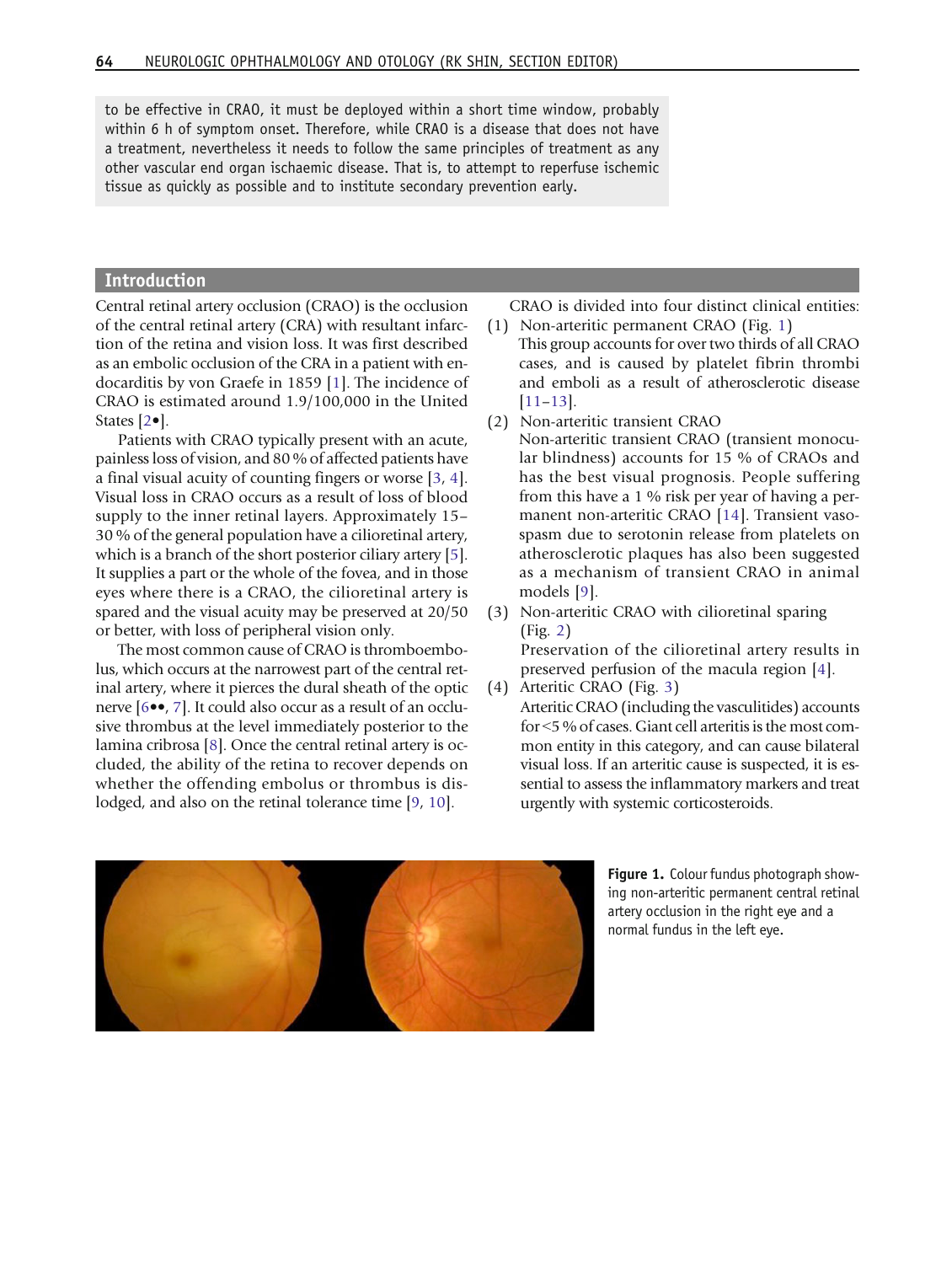<span id="page-2-0"></span>

Figure 2. Colour fundus photograph and fundus fluorescein angiogram of the right eye showing non-arteritic CRAO with cilioretinal sparing.

The majority of CRAOs are of the non-arteritic permanent type and are analogous to a terminal arterial branch occlusion in cerebral stroke. In a suspected non-arteritic CRAO due to thrombo-embolic cause, evaluation of atherosclerotic risk factors, including a family history of cerebrovascular and cardiovascular disease, diabetes mellitus, hyperlipidemia, a past history of vascular disease, smoking, palpitations, valvular heart disease or transient ischaemic events such as transient monocular blindness, transient ischemic attack (TIA) or angina symptoms, should be sought [\[15](#page-12-0)–[22\]](#page-12-0). In those CRAOs where there are no atherosclerotic risk factors, especially in a young patient, other less common factors should be explored. These include the presence of vasculitis, sickle cell disease, myeloproliferative disorders, hypercoagulable states, and the use of the oral contraceptive pill or illicit drugs [\[23](#page-12-0)].

The following discussion on therapy concentrates mainly on the management of non-arteritic CRAO of presumed thromboembolic origin that forms the majority of CRAO cases.



Figure 3. Colour fundus photograph of the left eye showing arteritic central retinal artery occlusion; serial fundus fluorescein angiogram showing delayed arterial filling and choroidal ischaemia.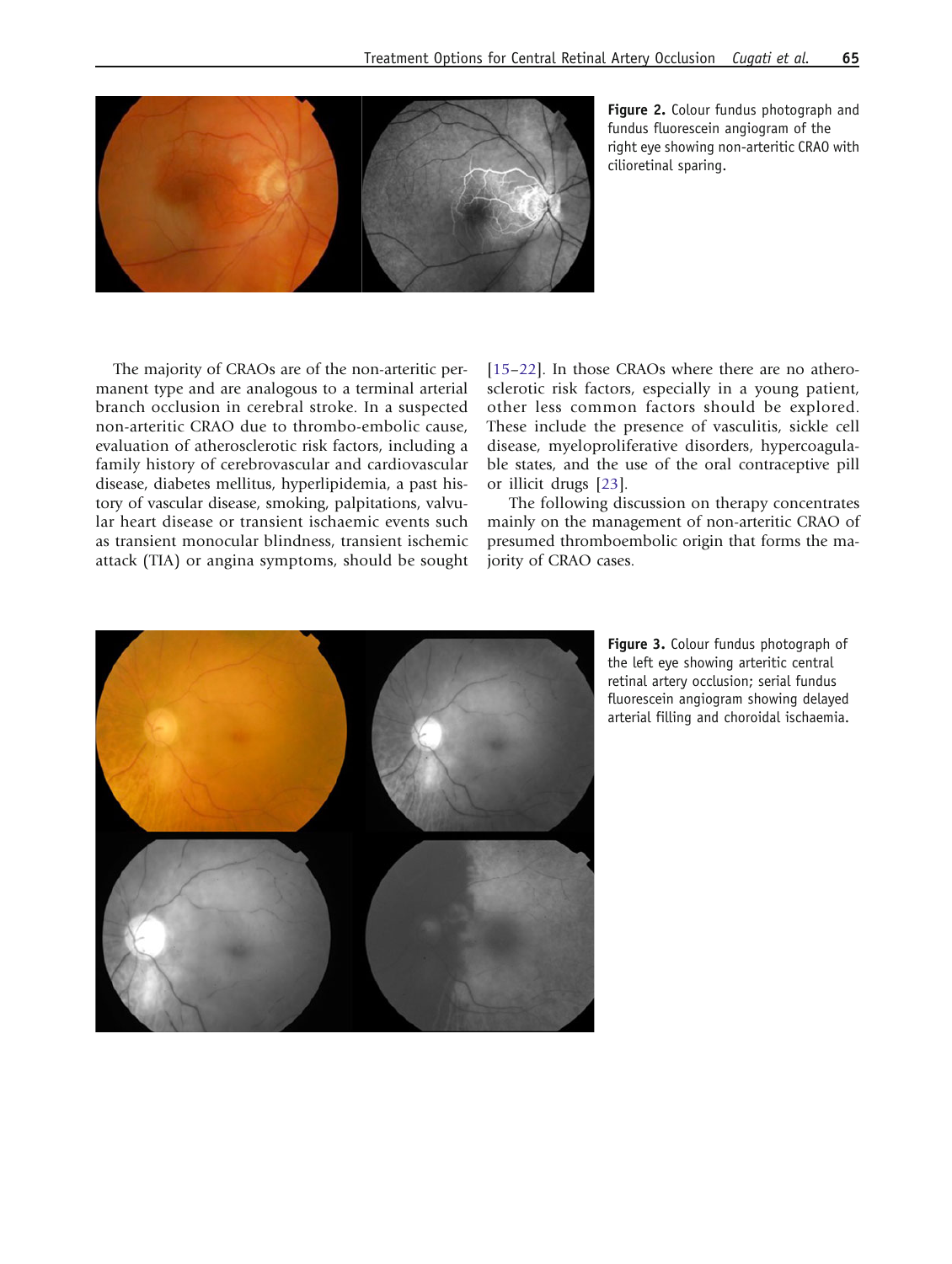### Treatment

### Diet & lifestyle

The risk factors for CRAO are those of atherosclerosis [\[24,](#page-12-0) [25](#page-12-0)]. Diet and lifestyle play a role indirectly for secondary prevention of further end organ ischemia. Hypertension and diabetes are the most frequent risk factors for CRAO [\[24](#page-12-0)]. Other associated risk factors include smoking, hypercholesterolemia and a family history of microvascular disease.

As a result, a diet with a low glycemic index would reduce the risk of vascular disease [[26\]](#page-12-0); such a diet is rich in fruits, vegetables, grains, lowfat or nonfat dairy products, fish, legumes, poultry, and lean meats, polyunsaturated fatty acids. Also, regular exercise is essential to reduce the cardiovascular risk factors [[27](#page-12-0)]. A healthy diet hence plays a role for secondary prevention in CRAO.

Hyperhomocystinemia is also recognised as a risk factor for CRAO [[28](#page-12-0)], and results in dysfunction of vessel endothelium, with a proliferation of vascular smooth muscle and prothrombic hemostatic changes. Homocysteine levels are known to increase in a diet deficient in folic acid and vitamin B6 and B12, and hence diet with adequate folic acid and vitamin B6 and B12 in patients with hyperhomocystinemia would reduce the risk of CRAO.

#### Pharmacological treatment

The retinal tolerance time to acute ischaemia has been evaluated in experimental studies [\[29](#page-12-0)]. These studies suggest that the retina in elderly, atherosclerotic and hypertensive rhesus monkeys suffer no detectable damage to CRAO for 97 min. Thereafter, partial recovery is possible if the ischemia is reversed up to 240 min. The time when irreversible retinal damage occurs with no recovery of vision is not known, but postulated to be around 6 to 6.5 h [[30](#page-12-0)•, [31\]](#page-12-0). Hence, for any treatment to be effective, it is essential to implement the treatment within the correct time window. Spontaneous recanalization of the occluded central retinal artery may occur within 48 h to 72 h, but this may be partial [\[3\]](#page-11-0). Current reports on the visual improvement rate vary from 1 % to 10 % of cases of non-arteritic CRAO [[13,](#page-12-0) [32](#page-12-0)]. Recent studies have suggested that the minimally invasive therapy in CRAO do not result in a significant visual recovery [\[33](#page-12-0), [34](#page-12-0)].

Table [1](#page-4-0) summarises the various available pharmacological options in the treatment of CRAO.

#### Vasodilators, which help in increasing the blood oxygen content

Pentoxyphylline [\[35,](#page-13-0) [36\]](#page-13-0)

Pentoxyphylline is a tri-substituted xanthine derivative that works by increasing erythrocyte flexibility, reducing blood viscosity, and increasing microcirculatory flow and tissue perfusion. It has been used in the treatment of peripheral vascular disease. In a randomised control trial, a small number of patients (ten patients) with CRAO were randomised to either pentoxiphylline or placebo for 4 weeks. The endpoint measurements include objective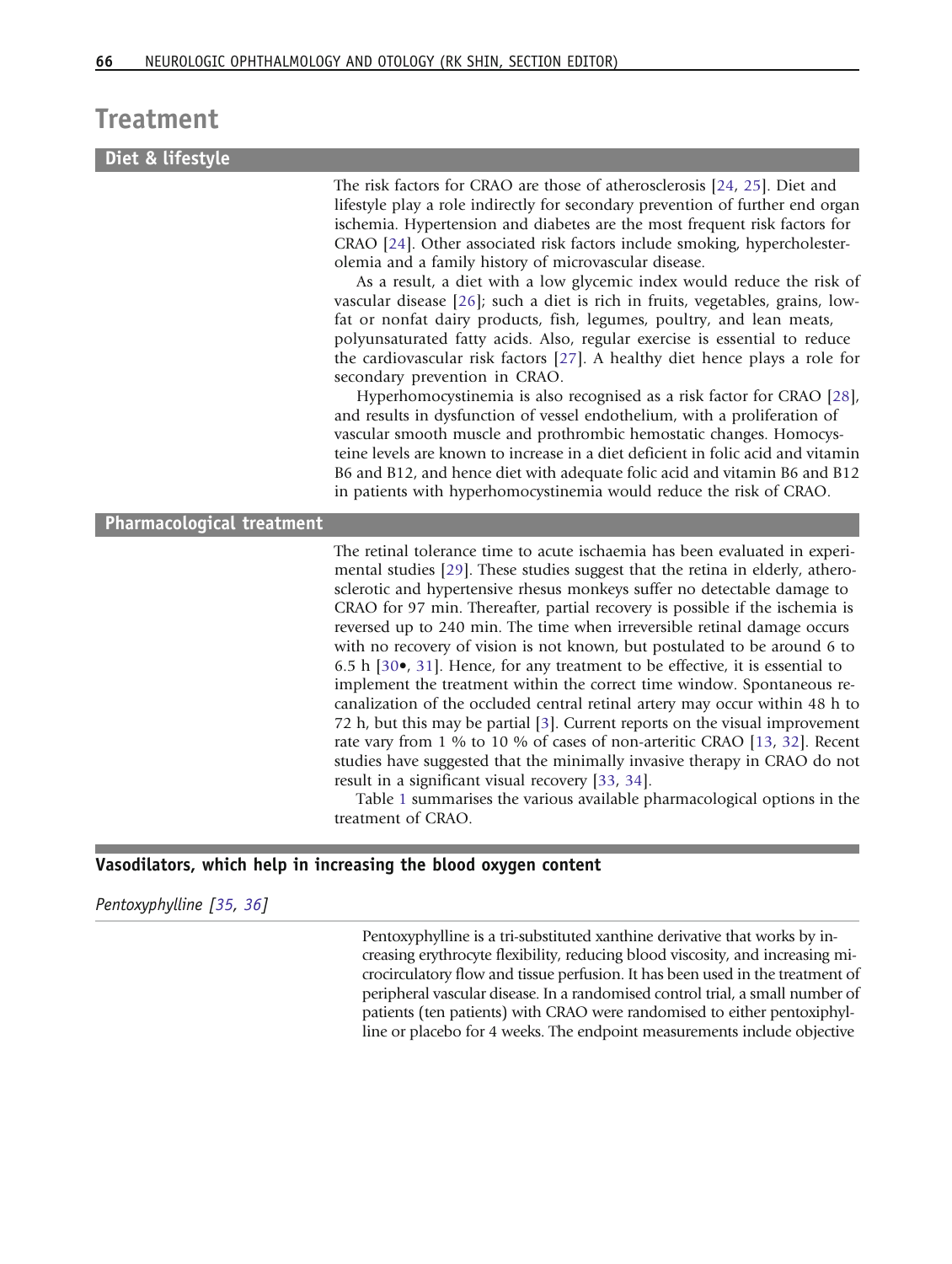|         | Group of drugs                                | <b>Mechanism of action</b>                                                                                  |
|---------|-----------------------------------------------|-------------------------------------------------------------------------------------------------------------|
| $1_{-}$ | Vasodilators                                  | Increase the blood oxygen content                                                                           |
|         | Pentoxyphylline                               |                                                                                                             |
|         | Inhalation of carbogen                        |                                                                                                             |
|         | Hyperbaric oxygen                             |                                                                                                             |
|         | Sublingual isosorbide dinitrite               |                                                                                                             |
| 2.      | Ocular massage                                | Reduce intraocular pressure and hence increase the retinal artery perfusion or help<br>dislodge the embolus |
|         | Anterior chamber paracentesis                 |                                                                                                             |
|         | Intravenous acetazolamide                     |                                                                                                             |
|         | Intravenous mannitol                          |                                                                                                             |
|         | Topical antiglaucoma                          |                                                                                                             |
|         | medications                                   |                                                                                                             |
| 3.      | Intravenous methylprednisolone                | Reduction of retinal oedema                                                                                 |
| 4.      | Nd YAG Laser embolectomy                      | Lyse or dislodge the clot                                                                                   |
| 5.      | Intra arterial or intravenous<br>thrombolysis | Help in thrombolysis of the embolus                                                                         |

<span id="page-4-0"></span>

|  |  |  |  | Table 1. Options available in treatment of central retinal artery occlusion |  |  |  |  |  |
|--|--|--|--|-----------------------------------------------------------------------------|--|--|--|--|--|
|--|--|--|--|-----------------------------------------------------------------------------|--|--|--|--|--|

|                                                                           | CRA blood flow measured by duplex scanning. The authors noted an increase<br>in the peak systolic and end diastolic flow velocities by 550 % and 400 %,<br>respectively, in five patients treated with pentoxifylline, versus 288 % and<br>200 %, respectively, in a placebo group of five patients. However, the visual<br>recovery was not discussed in the study and the numbers were small [36].                                 |  |  |  |
|---------------------------------------------------------------------------|--------------------------------------------------------------------------------------------------------------------------------------------------------------------------------------------------------------------------------------------------------------------------------------------------------------------------------------------------------------------------------------------------------------------------------------|--|--|--|
| Standard dosage                                                           | $600$ mg tds                                                                                                                                                                                                                                                                                                                                                                                                                         |  |  |  |
| Contra indications                                                        | Allergy to theophylline or caffeine.                                                                                                                                                                                                                                                                                                                                                                                                 |  |  |  |
| Main drug interactions                                                    | Warfarin: Pentoxiphylline increases the anticoagulant effect of warfarin<br>Theophylline & Aminophylline: When used in combination, pentoxiphylline<br>potentiates the effect of theophylline and aminophylline                                                                                                                                                                                                                      |  |  |  |
| Main side effects                                                         | Digestive (dry mouth or dehydration, constipation, anorexia, cholecystitis)<br>Neurogenic (aseptic meningitis, seizures, confusion, depression anxiety),<br>Cardiovascular (hypotension, edema, dyspnea)<br>Respiratory (nasal congestion, nosebleed, breathing difficulty)<br>Dermatological (rash, angioedema, urticaria, pruritus, brittle fingernails)<br>Ear and eye related (earache, scotoma, conjunctivitis, blurred vision) |  |  |  |
| Cost / cost effectiveness                                                 | Pentoxyphylline is inexpensive, but the effectiveness is not established.                                                                                                                                                                                                                                                                                                                                                            |  |  |  |
| Inhalation of carbogen (mixture of 95 % oxygen<br>and 5 % carbon dioxide) |                                                                                                                                                                                                                                                                                                                                                                                                                                      |  |  |  |

Carbogen is a mixture of 4–7 % carbon dioxide and 93–96 % oxygen, used in the treatment of CRAO based on the assumption that carbon dioxide will prevent oxygen-induced vasoconstriction and hence maintain or even improve the blood flow while maintaining the oxygenation of the retina [[37,](#page-13-0) [38\]](#page-13-0). Carbogen inhalation is conducted for 10 min every hour during waking hours, and 10 min every 4 h at night and continued for 48–72 h. However, retinal dynamics obtained with carbogen have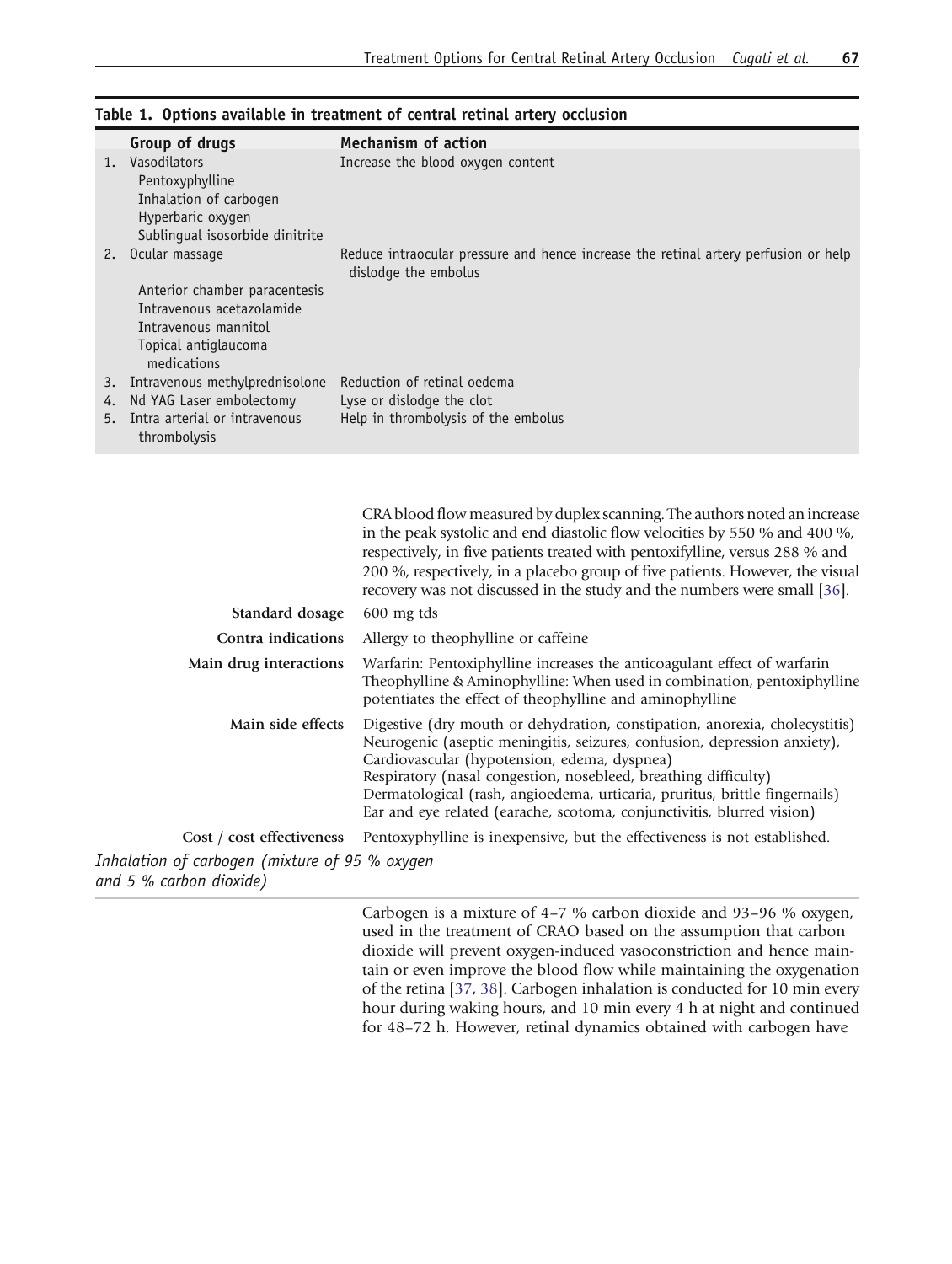|                                 | been contradictory [39], and the results of visual recovery with carbogen<br>in acute CRAO was not significant [40].                                                                                                                                                                                                                                                                                                                                 |
|---------------------------------|------------------------------------------------------------------------------------------------------------------------------------------------------------------------------------------------------------------------------------------------------------------------------------------------------------------------------------------------------------------------------------------------------------------------------------------------------|
| Hyperbaric oxygen               |                                                                                                                                                                                                                                                                                                                                                                                                                                                      |
|                                 | The proposed role for hyperbaric oxygen in CRAO is an increase the<br>partial pressure of oxygen delivery to ischemic tissue until sponta-<br>neous or assisted reperfusion occurs. The exact pathogenesis is de-<br>bated $[41, 42, 43$ , $44-46]$ and the efficacy is not proven. The<br>protocol for hyperbaric oxygen varies in different studies, with an<br>average of 2-2.5 atm for approximately 90 min within 8 h of onset<br>of CRAO [47]. |
| Sublingual isosorbide dinitrite |                                                                                                                                                                                                                                                                                                                                                                                                                                                      |
| Standard dosage                 | Nitroglycerin causes relaxation of vascular smooth muscle by stimulating<br>intracellular cyclic guanosine monophosphate (GMP). Nitroglycerine<br>has been used in central retinal artery occlusion along with other modes<br>of treatment, including ocular massage and other means to reduce the<br>intraocular pressure [48].<br>$10 \text{ mg}$                                                                                                  |
| Contraindications               | Hypersensitivity, severe anaemia, recent use of phosphodiesterase inhibitors                                                                                                                                                                                                                                                                                                                                                                         |
| Main drug interactions          | Drugs which decrease the effect of isosorbide dinitrite include:<br>Dopamine receptor agonist (Bromocriptine, cabergoline)<br>٠                                                                                                                                                                                                                                                                                                                      |
|                                 | Ergopeptides (dihydroergotamine, ergotamine, methylergonovine,<br>٠<br>methysergide)                                                                                                                                                                                                                                                                                                                                                                 |
|                                 | Drugs which have an additive vasodilator effect<br>٠                                                                                                                                                                                                                                                                                                                                                                                                 |
|                                 | Phosphodiesterase inhibitors                                                                                                                                                                                                                                                                                                                                                                                                                         |
| Main side effects               | Common: Headache, hypotension, tachycardia, dizziness, lightheadedness,<br>blurred vision, flushing, nausea and vomiting, nervousness, xerostomia<br>Serious: Methemoglobinemia (rare), syncope, prolonged bleeding time,<br>exfoliative dermatitis, unstable angina, rebound hypertension,<br>thrombocytopenia                                                                                                                                      |
| Cost / cost effectiveness       | Isosorbide dinitrate is inexpensive, but the effectiveness is not established.                                                                                                                                                                                                                                                                                                                                                                       |

#### Reduction of intraocular pressure, and hence increase the retinal artery perfusion or help dislodge the embolus

As mean ocular perfusion pressure is the difference between mean arterial pressure and intraocular pressure, attempts have been made to reduce the intraocular pressure and thus increase ocular perfusion [[33,](#page-12-0) [48](#page-13-0)].

Ocular massage

Ocular massage includes the compression of the globe with a threemirror contact lens for 10 s, to obtain retinal artery pulsation or flow cessation if the pulsation is not seen followed by a 5 s release [[16,](#page-12-0) [48,](#page-13-0) [49\]](#page-13-0). Alternatively, digital massage can be applied over the globe over the closed eyelids for 15–20 min. The combination of the massage and acetazolamide can decrease the intraocular pressure to as low as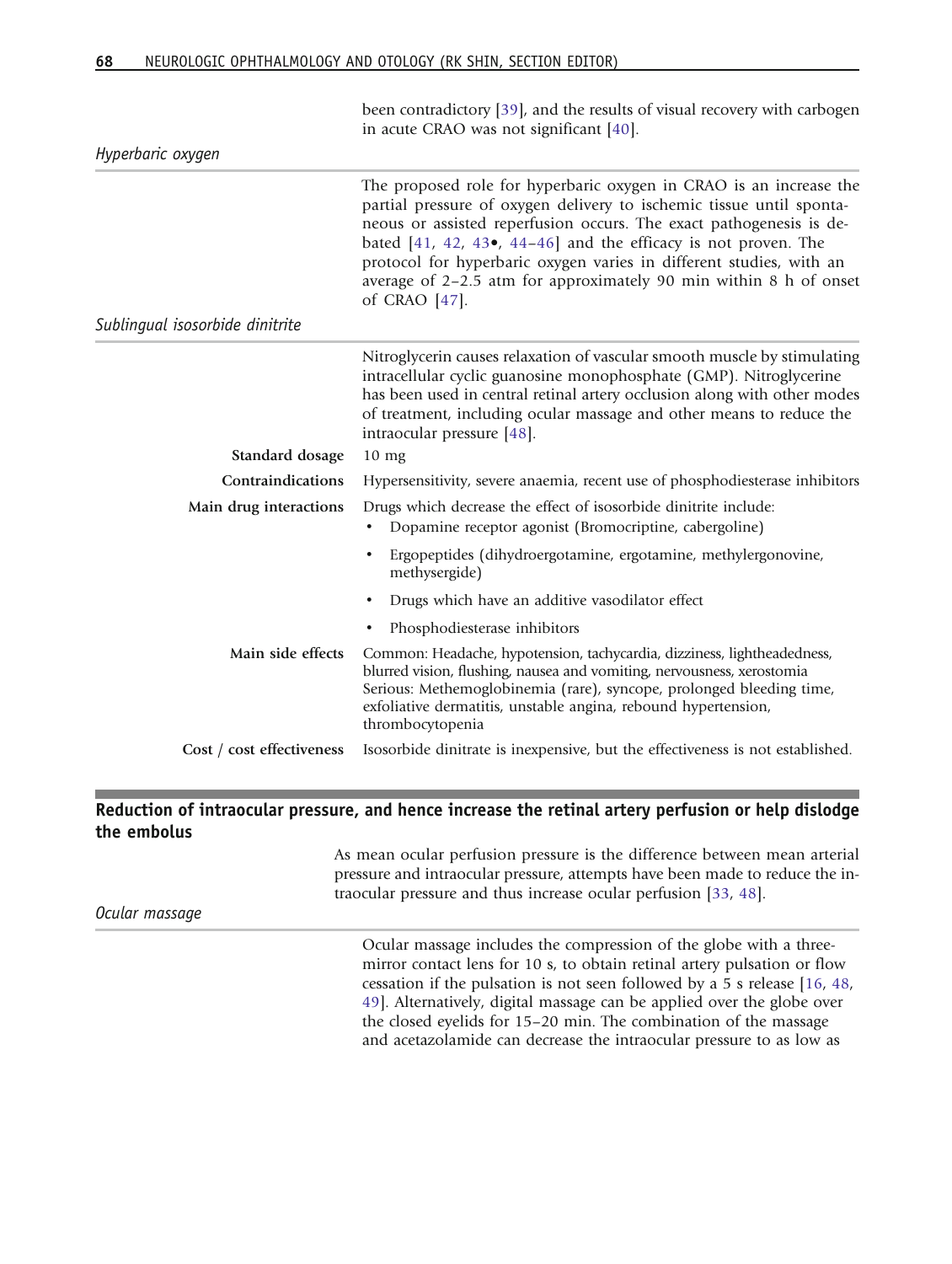5 mmHg within a short period of time [[49\]](#page-13-0). Ocular massage causes retinal arterial dilatation and large fluctuations in Intraocular pressure (IOP). It has been postulated that this activity may mechanically facilitate the disintegration of a thrombus, or dislodge an impacted embolus into a more peripheral part of the retinal circulation [\[18](#page-12-0)].

Intravenous acetazolamide

| Standard dosage           | Acetazolamide is a carbonic anhydrase inhibitor that reduces the aque-<br>ous production and hence reduces the intraocular pressure. This in turn<br>increases the retinal perfusion [48].<br>intravenous injection 500 stat or 250 mg qid for 24 h                                                                                                                                                                                                          |
|---------------------------|--------------------------------------------------------------------------------------------------------------------------------------------------------------------------------------------------------------------------------------------------------------------------------------------------------------------------------------------------------------------------------------------------------------------------------------------------------------|
|                           |                                                                                                                                                                                                                                                                                                                                                                                                                                                              |
| Contraindications         | Hypokalemia & hyponatremia, hyperchloremic acidosis, sulfa allergy, liver<br>or renal disease including liver cirrhosis                                                                                                                                                                                                                                                                                                                                      |
| Main drug interactions    | Methenamine: When methenamine is used with acetazolamide, there are<br>insoluble precipitates in the urine, and this decreases the effect of both drugs<br>Cisapride: Acetazolamide increases the toxicity of cisapride by passive tu-<br>bular resorption by increasing the pH                                                                                                                                                                              |
| Main side effects         | CNS: Confusion, Convulsions, Drowsiness, Flaccid paralysis, Malaise<br>GI: Anorexia, Diarrhea, Metallic taste, Nausea, Vomiting, Hepatic disease,<br>Melena<br>Blood: Aplastic anemia, Agranulocytosis, Leukopenia Paresthesia, Throm-<br>bocytopenia, Thrombocytopenic purpura<br>Renal: Hematuria, Polyuria,<br>Electrolyte imbalance, Glycosuria, acidosis<br>Photosensitivity, Urticaria<br>Hearing dysfunction or tinnitus<br>Sulfonamide type reaction |
| Special points            | The medication is used as an immediate intravenous or short-term intensive<br>oral therapy but not designed as a long-term therapy. Hence, the long-term<br>monitoring in acetazolamide use do not apply in this setting.                                                                                                                                                                                                                                    |
| Cost / cost effectiveness | Acetazolamide is inexpensive.                                                                                                                                                                                                                                                                                                                                                                                                                                |

#### Intravenous mannitol

|                           | <b>Standard dosage</b> $1.5-2$ g/ Kg over 30-60 min                                                                                                                                                                        |
|---------------------------|----------------------------------------------------------------------------------------------------------------------------------------------------------------------------------------------------------------------------|
| <b>Contraindications</b>  | Hypersensitivity, severe dehydration, anuria, progressive renal disease, severe<br>pulmonary edema or heart failure, metabolic edema, active intracranial<br>bleeding                                                      |
| Main drug interactions    | Tobramycin: Mannitol increases the level of tobramycin by unknown<br>mechanism<br>Lurasidone, Nitroglycerine: these can increase the effect of mannitol                                                                    |
| Main side effects         | GI: Nausea, Vomiting<br>CVS: Angina-like chest pains, hypotension, congestive cardiac failure, Phlebitis<br>CNS: Convulsions, Dizziness,<br>Electrolyte imbalances, acidosis<br>Blurred vision<br>Renal: Urinary retention |
| Cost / cost effectiveness | Mannitol is inexpensive.                                                                                                                                                                                                   |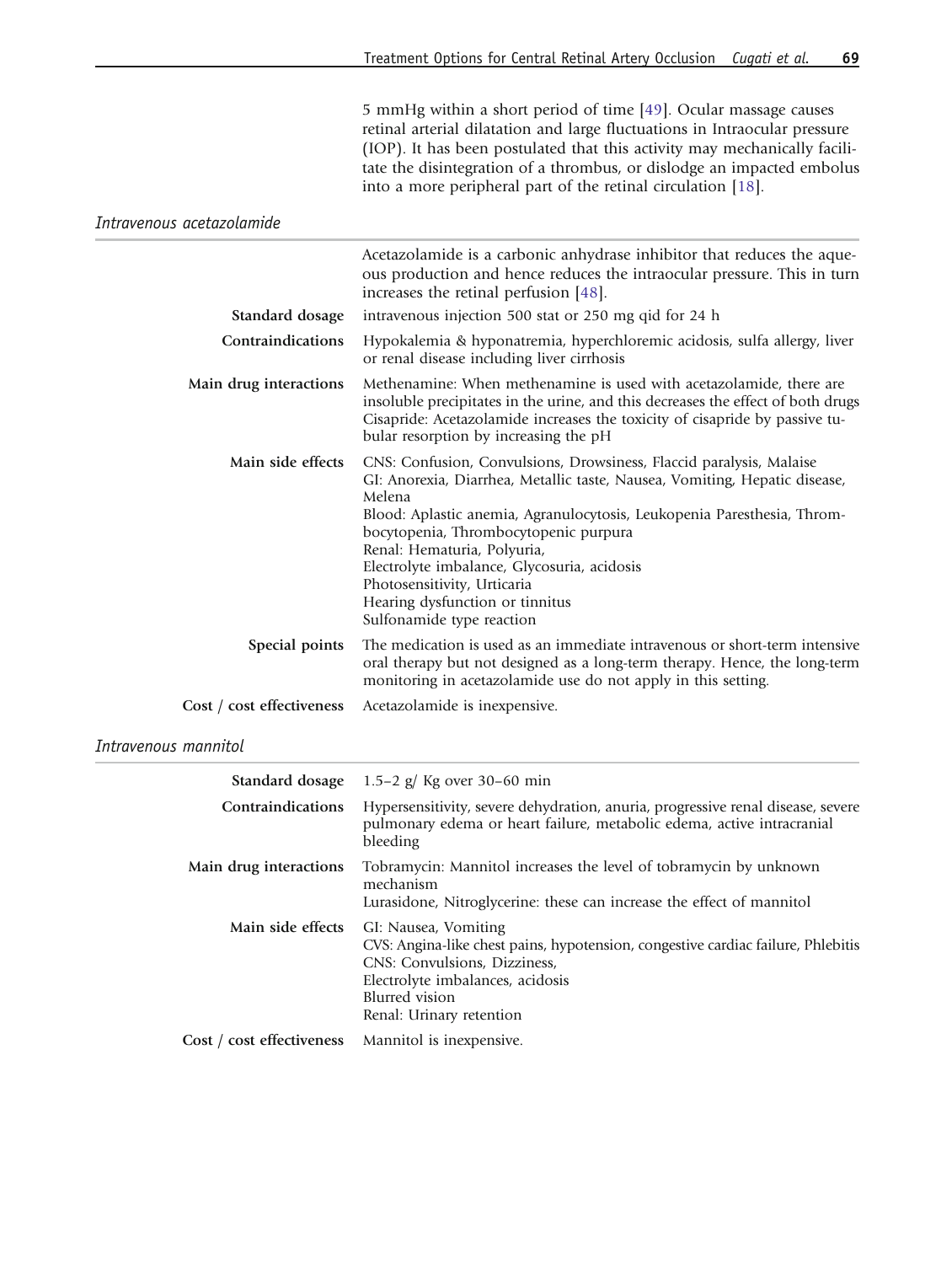Topical antiglaucoma drops

Glaucoma medications aim to lower the intraocular pressure and increase the gradient across the optic nerve head (perfusion pressure=mean arterial pressure – intraocular pressure). The drops act by decreasing aqueous humor production (with beta-adrenergic blockers or carbonic anhydrase inhibitors), or increasing outflow (with prostaglandin analogue or an alpha-agonist). However, the onset of action is slow with topical drops compared to intravenous acetazolamide and mannitol.

#### Reduction of retinal oedema

Intravenous methylprednisolone

|                       | A single dose of intravenous methylprednisolone of 1 g has been<br>reported in a case series of patients whose vision failed to improve fol-<br>lowing the conventional treatment of measures to reduce the intraocular<br>pressure [50, 51]. The possible mechanism of action is reported to be a<br>reduction in the retinal oedema, and hence, improvement of vision.<br>However, the patients were younger, and it is possible that these patients<br>had vasospasm or CRAO secondary to vasculitis, rather than athero-<br>sclerotic-induced CRAO. |
|-----------------------|---------------------------------------------------------------------------------------------------------------------------------------------------------------------------------------------------------------------------------------------------------------------------------------------------------------------------------------------------------------------------------------------------------------------------------------------------------------------------------------------------------------------------------------------------------|
| Special consideration | Intravenous methylprednisolone is given in suspected arteritic CRAO due to<br>giant cell arteritis, but is not a recommended treatment for non-arteritic<br>permanent CRAO.                                                                                                                                                                                                                                                                                                                                                                             |

#### Thrombolytic therapy

Tissue plasminogen activator (tPA)

Tissue plasminogen activator (tPA) is a naturally occurring fibrinolytic agent found in vascular endothelial cells and results in clot lysis. At the site of the thrombus, the binding of tPA and plasminogen to the fibrin surface induces a conformational change that facilitates the conversion of plasminogen to plasmin and dissolves the clot.

Alteplase, a recombinant tPA, is a fibrin- specific agent commonly used in ischaemic stroke, myocardial infarction and massive pulmonary embolism. CRAO is a stroke of the eye analogous to ischemic cerebral stroke, and the CRA and retina are homologous to the circle of Willis and the brain respectively. Fibrinolysis is an accepted standard therapy in the treatment of ischaemic stroke, and hence there is biological plausibility for its use in CRAO.

Two large reviews [\[52](#page-13-0), [53\]](#page-13-0) and several observational studies [[31](#page-12-0), [54,](#page-13-0) [55\]](#page-13-0) have suggested that thrombolysis in the treatment of CRAO may improve the visual acuity with few serious complications. However, data from a large multicentre randomised study using intra-arterial thrombolysis [\[56](#page-13-0)••], and another randomised study using intravenous thrombolysis [\[30](#page-12-0)•] have failed to show an improvement in the visual acuity.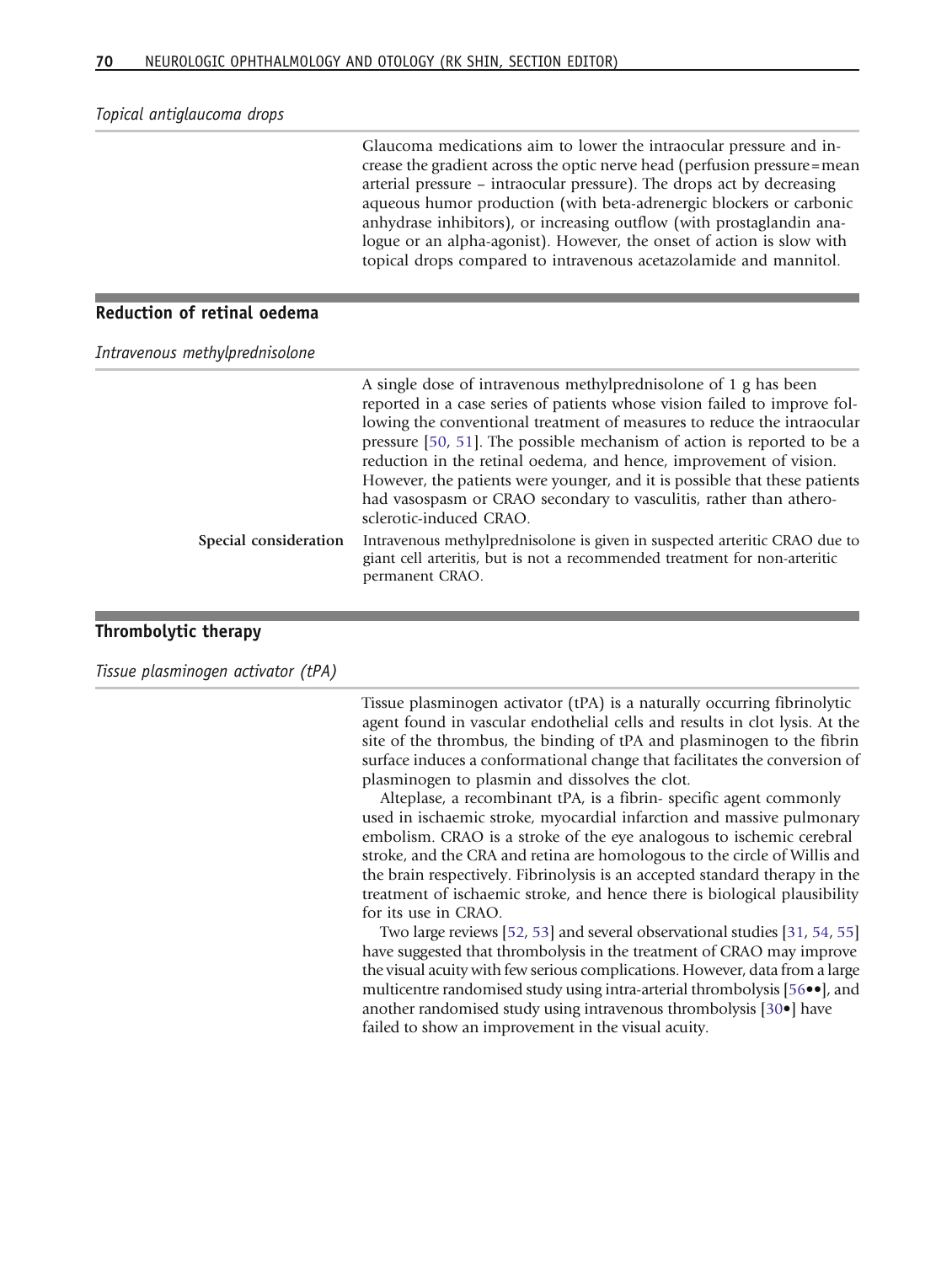Intravenous thrombolytic delivery has the advantage of easier access without the need for specialized interventional radiology unit and reduced risk of complications [\[57\]](#page-13-0). On the other hand, the disadvantage of an endovascular intra-arterial approach is the increased risk of strokes, the requirement of a neuro-interventionalist, and a longer procedural time [\[58](#page-13-0)]. Not only are the results in various studies debatable, there is a marked heterogeneity of drug regimens, pre-treatment and post-treatment evaluation, and the therapeutic window (time from the onset of visual loss to drug infusion), which make it very difficult to draw conclusions from the published studies [[59](#page-13-0)].

Specific drugs Various thrombolytic agents have been indicated in different studies. Most often, tPA or urokinase are used.

Standard dosage Intravenous tPA dose varied from a loading dose of 50 mg infusion over 60 min (a dose smaller than recommended in ischaemic stroke) to 0.9 mg/ Kg (maximum of 90 mg) that is the standard dose used in ischemic stroke [\[59](#page-13-0)]. The use of adjuvant therapy, such as heparin with intravenous heparin, or anti-platelet therapy is not standardized, and was greatly varied between the various studies to allow comparison and comment.

#### Contraindications [\[61\]](#page-13-0)

- Evidence of intracerebral hemorrhage on pre-treatment evaluation
- Suspicion of subarachnoid hemorrhage on pretreatment evaluation
- & Myocardial infarction, Intracranial or intraspinal surgery, serious head trauma or stroke in the last 3 months
- & Gastro-intestinal or genito-urinary haemorrhage in the previous 3 weeks
- Early ischaemic changes occupying greater than one-third of the middle cerebral artery (MCA) territory
- History of intracerebral hemorrhage (ICH)
- & Uncontrolled hypertension at time of treatment (9185 mmHg systolic or 9110 mmHg diastolic)
- Blood glucose  $>22.22$  mmol [[62](#page-13-0)]
- NIH Stroke scale score  $>25$  [[62](#page-13-0)]
- Seizure at onset of stroke
- Active internal bleeding
- Intracranial neoplasm, arteriovenous malformation, or aneurysm
- & Known bleeding diathesis, including but not limited to :
- & Current use of oral anticoagulants such as Warfarin or an International normalised ratio (INR) of  $>1.7$ , prothrombin time (PT) of  $>15$  s
- & Administration of heparin within 48 h preceding the onset of the stroke and a elevated activated partial thromboplastin time (aPTT) at presentation
- Platelet count  $\leq 100,000$  mm<sup>2</sup>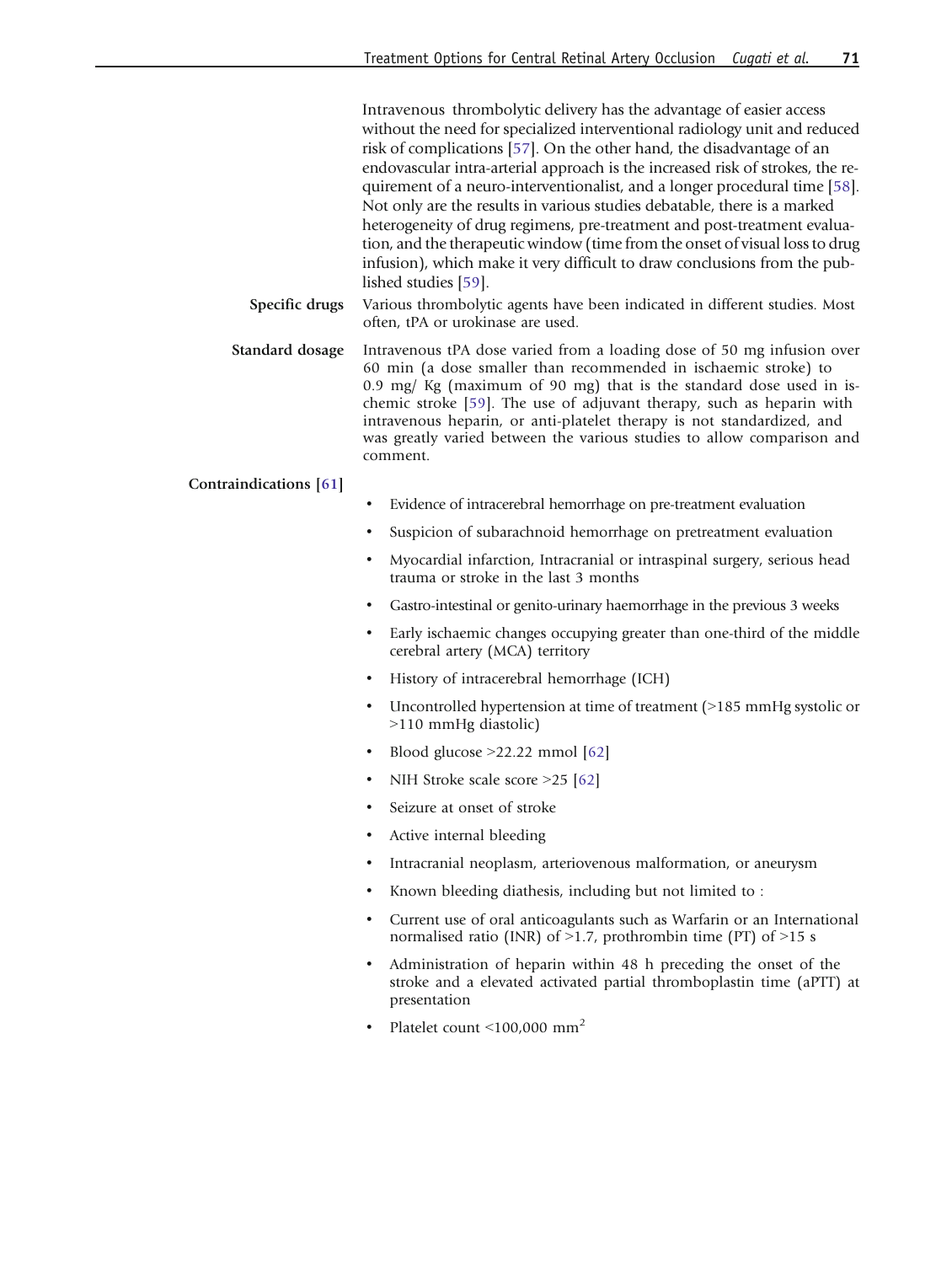| Main drug interactions [61] | Increased risk of bleeding with the concomitant or immediate prior use of<br>anti-coagulant, anti-platelet or vitamin K antagonists.<br>No studies on interactions of tPA and other cerebroactive drugs.                                                                                                                                                                                                                                                                                                                                                                                                                                                                                                                                                                                                                                                                                                                                                                                                                                                                                                                                                                                                                                                                                                                                                                                                                                                                                               |
|-----------------------------|--------------------------------------------------------------------------------------------------------------------------------------------------------------------------------------------------------------------------------------------------------------------------------------------------------------------------------------------------------------------------------------------------------------------------------------------------------------------------------------------------------------------------------------------------------------------------------------------------------------------------------------------------------------------------------------------------------------------------------------------------------------------------------------------------------------------------------------------------------------------------------------------------------------------------------------------------------------------------------------------------------------------------------------------------------------------------------------------------------------------------------------------------------------------------------------------------------------------------------------------------------------------------------------------------------------------------------------------------------------------------------------------------------------------------------------------------------------------------------------------------------|
| Main side effects [61]      | Intracerebral and systemic haemorrhage<br>The following have been reported in clinical trials and post marketing experience<br>involving tPA: anaphylactoid reaction, laryngeal edema, orolingual angioedema<br>(often due to concomitant use of ace-inhibitors), rash and urticaria.<br>Specific to ischaemic stroke: cerebral edema, cerebral herniation, seizure,<br>new ischaemic stroke.                                                                                                                                                                                                                                                                                                                                                                                                                                                                                                                                                                                                                                                                                                                                                                                                                                                                                                                                                                                                                                                                                                          |
| Special considerations      | The role of adjuvant therapy with thrombolysis is not known. There is no<br>consensus with regard to the standard dose, route of administration or si-<br>multaneous use of heparin in various studies. The EAGLE study used intra-<br>arterial tPA within 24 h of visual loss followed by heparin for 5 days [60].                                                                                                                                                                                                                                                                                                                                                                                                                                                                                                                                                                                                                                                                                                                                                                                                                                                                                                                                                                                                                                                                                                                                                                                    |
| Cost / cost effectiveness   | The agent tPA cost approximately USD \$1,487.06 per 50 mg vial and<br>\$2,974.13 per 100 mg vial (including diluent) [63]. It requires specialized<br>neuro-intervention set-up and neuroradiologist for intra-arterial adminis-<br>tration, or specialized stroke unit set-up for intra-arterial administration.<br>Cost effectiveness has not been established in CRAO. However, a recent<br>systematic review in The American Journal of Managed Care on cerebral<br>ischaemic stroke has built upon primary cost effectiveness data from Fagan<br>and colleagues in 1998 [64, 65]. The study used data from the NINDS rt-PA<br>Study [66] and medical literature to estimate health and economic outcomes<br>in ischaemic stroke patients treated with rt-PA. A Markov model was then<br>developed to estimate costs per 1,000 patients eligible for rt-PA vs. costs per<br>1,000 people untreated [64]. The estimated impact of rt-PA use on long term<br>health outcomes was a savings of 564 quality-adjusted life years (QALYs)<br>over 30 years in the $1,000$ person model [64].<br>Cost effective calculations showed rt-PA treatment resulted in incremental<br>cost savings of \$8,000 per QALY gained. Using Fagan's cost saving result at<br>\$600 per rt-PA treated, it was estimated that in 2005, for every 2 % increase<br>in the proportion of ischaemic stroke patients receiving rt-PA, the result was<br>\$7 million dollars of annual healthcare cost savings in the USA [67]. |

## Surgery/procedures

### Lowering intraocular pressure to increase optic nerve head perfusion gradient

Anterior chamber paracentesis

|                | This is achieved by inserting a 27-gauge needle into the anterior chamber<br>via the limbus and withdrawing 0.1 ml to 0.2 ml of aqueous fluid. The<br>potential benefits of paracentesis include a dramatic drop in IOP, and<br>dilatation of the retinal arteries because of the vascular tortuosity<br>resulting from distortion of the globe [49]. However, a maximum in-<br>crease in retinal arterial volume flow of only 20 % has been estimated<br>from animal studies, and a rise in perfusion pressure of less than 15 % is |
|----------------|--------------------------------------------------------------------------------------------------------------------------------------------------------------------------------------------------------------------------------------------------------------------------------------------------------------------------------------------------------------------------------------------------------------------------------------------------------------------------------------------------------------------------------------|
| Complication   | The potential risk of paracentesis includes infection.                                                                                                                                                                                                                                                                                                                                                                                                                                                                               |
| Special points | The procedure is well described and commonly employed [62], but the ef-<br>fectiveness is not proven.                                                                                                                                                                                                                                                                                                                                                                                                                                |
| Cost           | The cost of the procedure is inexpensive.                                                                                                                                                                                                                                                                                                                                                                                                                                                                                            |
|                | expected when the IOP falls from 15 mmHg to 5 mmHg [18, 40].                                                                                                                                                                                                                                                                                                                                                                                                                                                                         |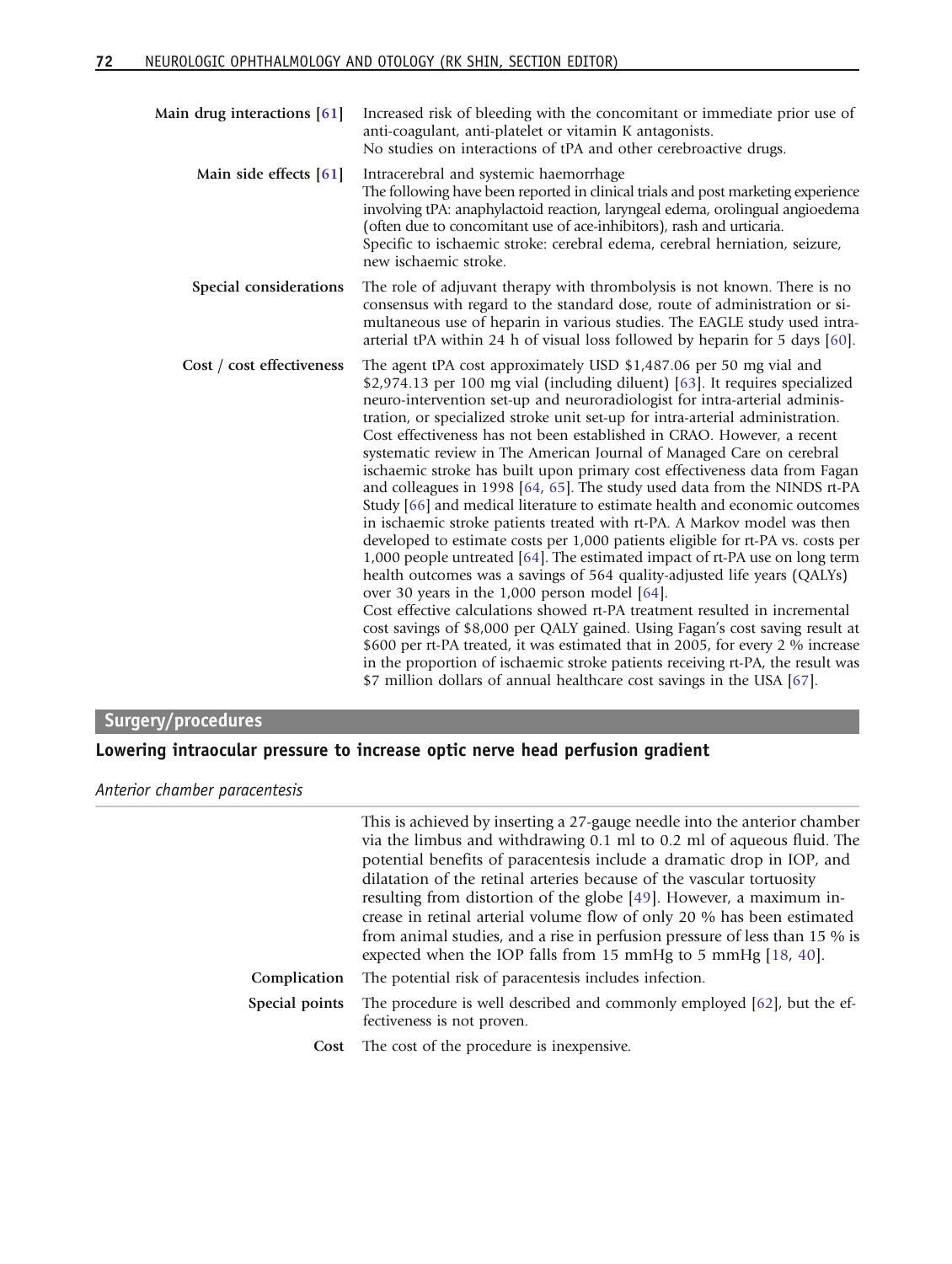#### Means to lyse and dislodge the embolus

Nd YAG laser (Neodymium:yttrium-aluminum-garnet laser)

|                         | A single case report has been reported with an improvement of vision fol-<br>lowing the use of Nd YAG laser in a patient with CRAO. The laser, using 0.8–<br>1.1 mJ intensity, was focused slightly posterior to the visible arterial wall at<br>the site of the embolus [68, 69]. The laser tends to dislodge the embolus,<br>which dissolves later. The complication of the laser includes vitreous<br>hemorrhage and false aneurysm. Since these are only case reports and the<br>procedure involves significant complications, YAG laser embolectomy is<br>not accepted as a standard treatment of choice in CRAO. |
|-------------------------|------------------------------------------------------------------------------------------------------------------------------------------------------------------------------------------------------------------------------------------------------------------------------------------------------------------------------------------------------------------------------------------------------------------------------------------------------------------------------------------------------------------------------------------------------------------------------------------------------------------------|
| Pars plana vitrectomy   |                                                                                                                                                                                                                                                                                                                                                                                                                                                                                                                                                                                                                        |
| Complications           | A pars plana vitrectomy followed by removal of the embolus has been<br>shown to be promising in case reports [70, 71] and small case series<br>[72]. It has been suggested to perform a fluorescein angiogram to<br>ascertain the site of occlusion, and a longitudinal incision is made<br>over the area of occlusion to remove the embolus. However, the<br>studies are limited and randomised control studies are required to<br>ensure the safety of the treatment of this procedure in CRAO.<br>Vitreous haemorrhage<br>Cataract                                                                                  |
| Special points          | This procedure is not a standard acute treatment for CRAO.                                                                                                                                                                                                                                                                                                                                                                                                                                                                                                                                                             |
| Cost/cost effectiveness | Expensive when considering the cost of surgery and expertise required. The<br>treatment is not proven, and hence not cost effective.                                                                                                                                                                                                                                                                                                                                                                                                                                                                                   |

#### Neovascularisaion following CRAO

#### Treatment of neovascularization

Neovascularization (Fig. 4) followed by glaucoma occurs in 2.5–31.6 %, and the mean time from CRAO to observed neovascularization was 8.5 weeks (range 2– 16 weeks) [\[73\]](#page-14-0). Rudkin et al. reported a definite temporal relationship between the CRAO and neovascularization events in 18.2 % of patients, with no other causes of neovascularization demonstrable in their cohort of patients. In the majority of cases of neovascularisation, there were no clinical features of ocular



Figure 4. Colour fundus photograph and fundus fluorescein angiogram of the left eye showing neovascularisation of the disc where the new vessel result in leakage and bright hyper-fluorescence at the disc.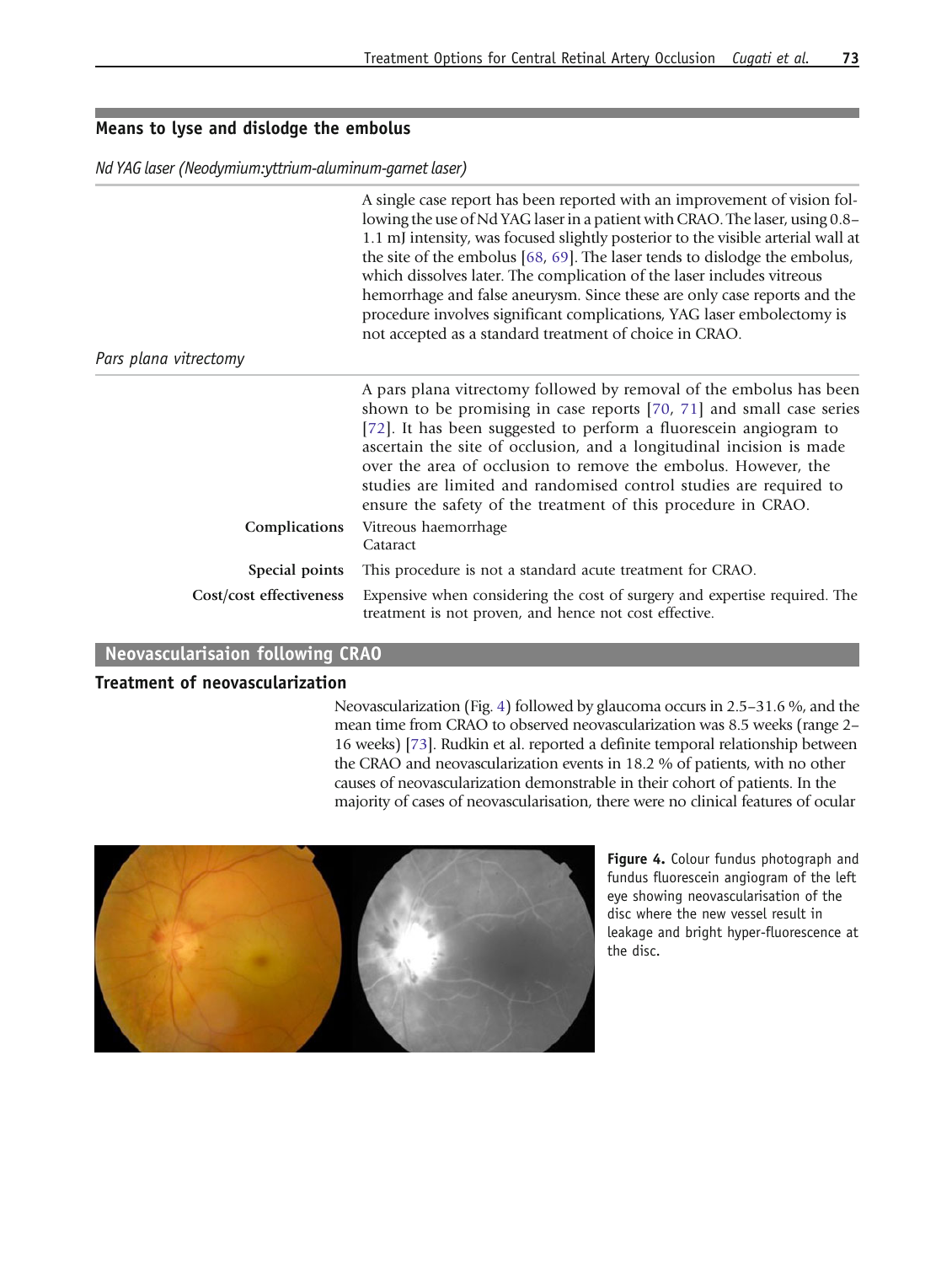ischemia, and no association with a hemodynamically significant stenosis of the carotid artery. It is essential to review all patients with acute CRAO at regular intervals as early as 2 weeks, then monthly up to 4 months, post-CRAO. If at any stage, a patient develops neovascularisation, panretinal photocoagulation should be performed promptly. Pan-retinal photocoagulation aims to decrease demand for oxygen in the peripheral retina to reduce the vascular endothelial vascular growth factors that cause abnormal blood vessel. The new vessels, if left untreated, can bleed easily into the eye and result in vitreous hemorrhage or high pressure in the eye (neovascular glaucoma).

## <span id="page-11-0"></span>Conclusion

CRAO should be considered as an ocular emergency and is the ocular analogue of cerebral stroke. The same atherosclerotic risk factors that predispose to cardio, peripheral and cerebrovascular diseases are present in CRAO, and these must be actively evaluated to prevent further medical comorbidities. Current acute managements in acute CRAO have limited efficacy to improve vision and studies suggest that for treatment to be effective in CRAO, it must be deployed within a short time window, potentially within 6 h of symptom onset within the retinal tolerance time for any therapy to be effective. Current management follows the same principles of treatment as any other vascular end organ ischaemic disease, and includes vascular review to prevent further end organ ischemia and ocular complications.

## **Disclosure**

No potential conflicts of interest relevant to this article were reported.

## Open Access

This article is distributed under the terms of the Creative Commons Attribution License which permits any use, distribution, and reproduction in any medium, provided the original author(s) and the source are credited.

## References and Recommended Reading

Papers of particular interest, published recently, have been highlighted as:

Of importance

- Of major importance
- 1. Graefes AV. Ueber Embolie der Arteria centralis retinae als Ursache plotzlicher Erblindung. Arch Ophthalmol;5:136–157
- 2.• Leavitt JA, Larson TA, Hodge DO, Gullerud RE. The incidence of central retinal artery occlusion in Olmsted County, Minnesota. Am J Ophthalmol. 2011;152:820–3.

This is a large retrospective study which determines the incidence of central retinal artery occlusion.

- 3. Rumelt S, Brown GC. Update on treatment of retinal arterial occlusions. Curr Opin Ophthalmol. 2003;14:139–41.
- 4. Hayreh SS, Zimmerman MB. Central retinal artery occlusion: visual outcome. Am J Ophthalmol. 2005;140:376–91.
- 5. Lorentzen S. Incidence of cilioretinal arteries. Acta Ophthalmol. 1970;48:518–24.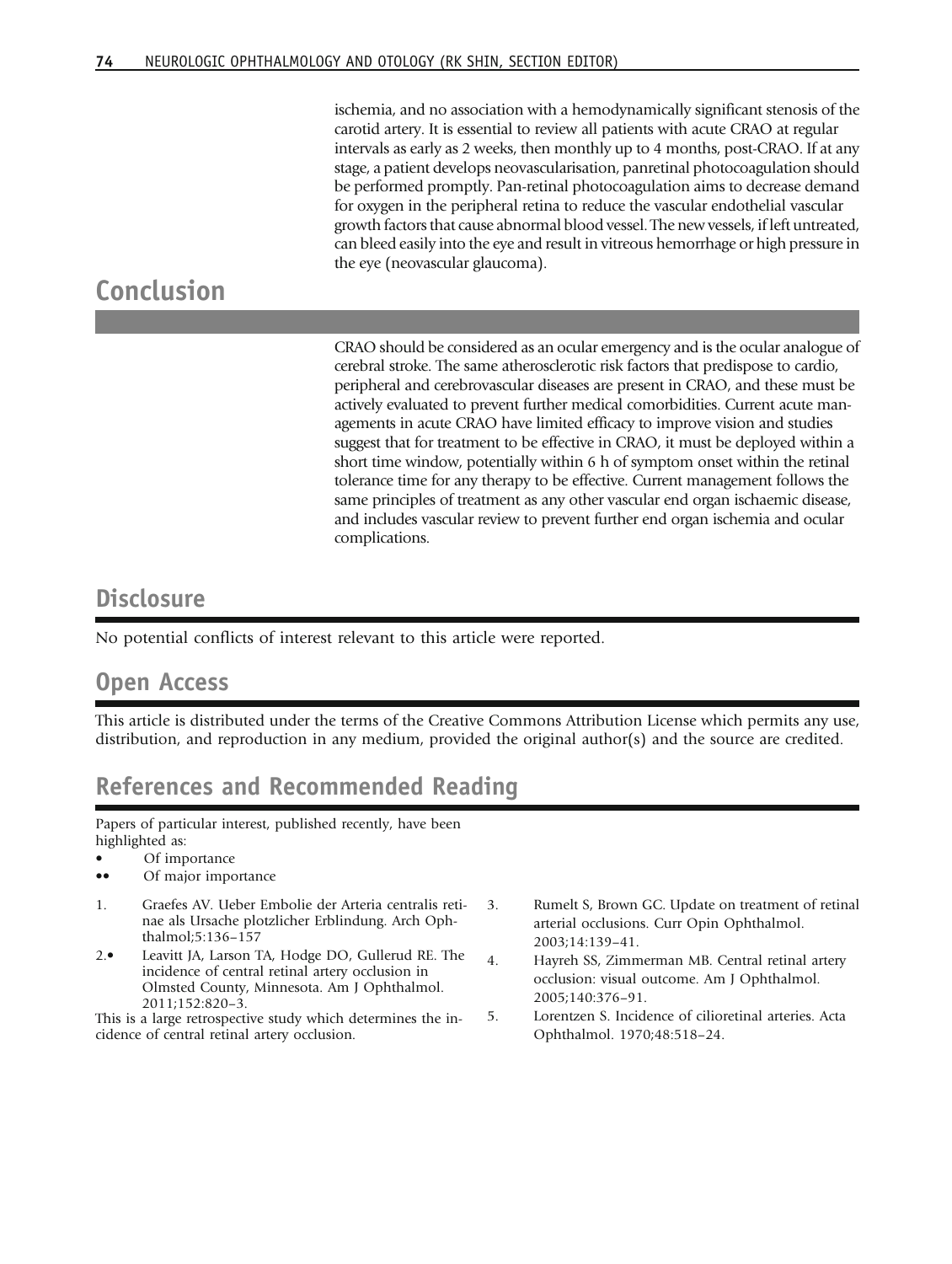<span id="page-12-0"></span>6.•• Hayreh S. Acute retinal arterial occlusive disorders. Progr Retin Eye Res. 2011;30:359–94.

This review article details the anatomy of the blood supply to the eye. The classification of acute retinal arterial ischaemic disorders and their management are discussed.

- 7. Hayreh S. A Study of the Central Artery of the Retina in Human Beings in its Intra-orbital and Intra-neural Course: Thesis for Master of Surgery, Panjab University, India, 1958. Back to cited text, 1958.
- 8. Mangat HS. Retinal artery occlusion. Surv Ophthalmol. 1995;40:145–56.
- 9. Hayreh SS. Prevalent misconceptions about acute retinal vascular occlusive disorders. Progr Retin Eye Res. 2005;24:493–519.
- 10. Hayreh S, Kolder H, Weingeist T. Central retinal artery occlusion and retinal tolerance time. Ophthalmology. 1980;87:75.
- 11. Chen CS, Lee AW. Management of acute central retinal artery occlusion. Nat Clin Pract Neurol. 2008;4:376–83.
- 12. Rudkin A, Lee A, Chen C. Vascular risk factors for central retinal artery occlusion. Eye. 2009;24:678–81.
- 13. Schmidt DP, Schulte-Mönting J, Schumacher M. Prognosis of central retinal artery occlusion: local intraarterial fibrinolysis versus conservative treatment. Am J Neuroradiol. 2002;23:1301–7.
- 14. Kline L. The natural history of patients with amaurosis fugax. Ophthalmol Clinics of N Am. 1996;9:351–8.
- 15. Savino PJ, Glaser JS, Cassady J. Retinal stroke: is the patient at risk? Arch Ophthalmol. 1977;95:1185.
- 16. Augsburger J, Magargal L. Visual prognosis following treatment of acute central retinal artery obstruction. Br J Ophthalmol. 1980;64:913–7.
- 17. Pfaffenbach D, Hollenhorst R. Morbidity and survivorship of patients with embolic cholesterol crystals in the ocular fundus. Trans Am Ophthalmol Soc. 1972;70:337.
- 18. Ffytche T. A rationalization of treatment of central retinal artery occlusion. Trans Ophthalmol Soc U K. 1974;94:468–79.
- 19. Wang FM, Henkind P. Visual system involvement in giant cell (temporal) arteritis. Surv Ophthalmol. 1979;23:264–71.
- 20. McBrien D, Bradley R, Ashton N. The nature of retinal emboli in stenosis of the internal carotid artery. Lancet. 1963;281:697–9.
- 21. Cogan DG, Kuwabara T, Moser H. Fat emboli in the retina following angiography. Arch Ophthalmol. 1964;71:308–13.
- 22. David NJ, Lintworth GK, Friedberg SJ, Dillon M. Fetal atheromatous cerebral embolism associated with bright plaques in the retinal arterioles. Report of a case. Neurology. 1963;13:708–13.
- 23. Greven CM, Slusher MM, Weaver RG. Retinal arterial occlusions in young adults. Am J Ophthalmol. 1995;120:776–83.
- 24. Schmidt D, Hetzel A, Geibel-Zehender A, Schulte-Monting J. Systemic diseases in non-inflammatory branch and central retinal artery occlusion-an overview of 416 patients. Eur J Med Res. 2007;12:595– 603.
- 25. Hayreh SS, Piegors DJ, Heistad DD. Serotonin-induced constriction of ocular arteries in atherosclerotic monkeys: implications for ischemic disorders of the retina and optic nerve head. Arch Ophthalmol. 1997;115:220–8.
- 26. Hjermann I, Velve BK, Holme I, Leren P. Effect of diet and smoking intervention on the incidence of coronary heart disease. Report from the Oslo Study Group of a randomised trial in healthy men. Lancet. 1981;2:1303–10.
- 27. Pearson TA, Blair SN, Daniels SR, et al. AHA guidelines for primary prevention of cardiovascular disease and stroke: 2002 update consensus panel guide to comprehensive risk reduction for adult patients without coronary or other atherosclerotic vascular diseases. Circulation. 2002;106:388–91.
- 28. Sottilotta G, Oriana V, Latella C, et al. Role of hyperhomocystinemia in retinal vascular occlusive disease. Clin Appl Thromb Hemost. 2007;13:104–7.
- 29. Hayreh SS, Zimmerman MB, Kimura A, Sanon A. Central retinal artery occlusion: retinal survival time. Exp Eye Res. 2004;78:723–36.
- 30.• Chen CS, Lee AW, Campbell B, et al. Efficacy of intravenous tissue-type plasminogen activator in central retinal artery occlusion. Stroke. 2011;42:2229–34.

This study highlights that intravenous tPA has minimal effect in patients diagnosed to have CRAO, especially if administered after the window period of 6 hours. The study also highlights the increased risk of reocclusion in these patients.

- 31. Hattenbach LO, Kuhli-Hattenbach C, Scharrer I, Baatz H. Intravenous thrombolysis with low-dose recombinant tissue plasminogen activator in central retinal artery occlusion. Am J Ophthalmol. 2008;146:700–6. e701.
- 32. Beatty S, Eong KGA. Local intra-arterial fibrinolysis for acute occlusion of the central retinal artery: a meta-analysis of the published data. Br J Ophthalmol. 2000;84:914–6.
- 33. Landa E, Rehany U, Rumelt S. Visual functions following recovery from non-arteritic central retinal artery occlusion. Ophthalmic Surg Laser Imag. 2004;35:103.
- 34. Mueller AJ, Neubauer AS, Schaller U, Kampik A. Evaluation of minimally invasive therapies and rationale for a prospective randomized trial to evaluate selective intra-arterial lysis for clinically complete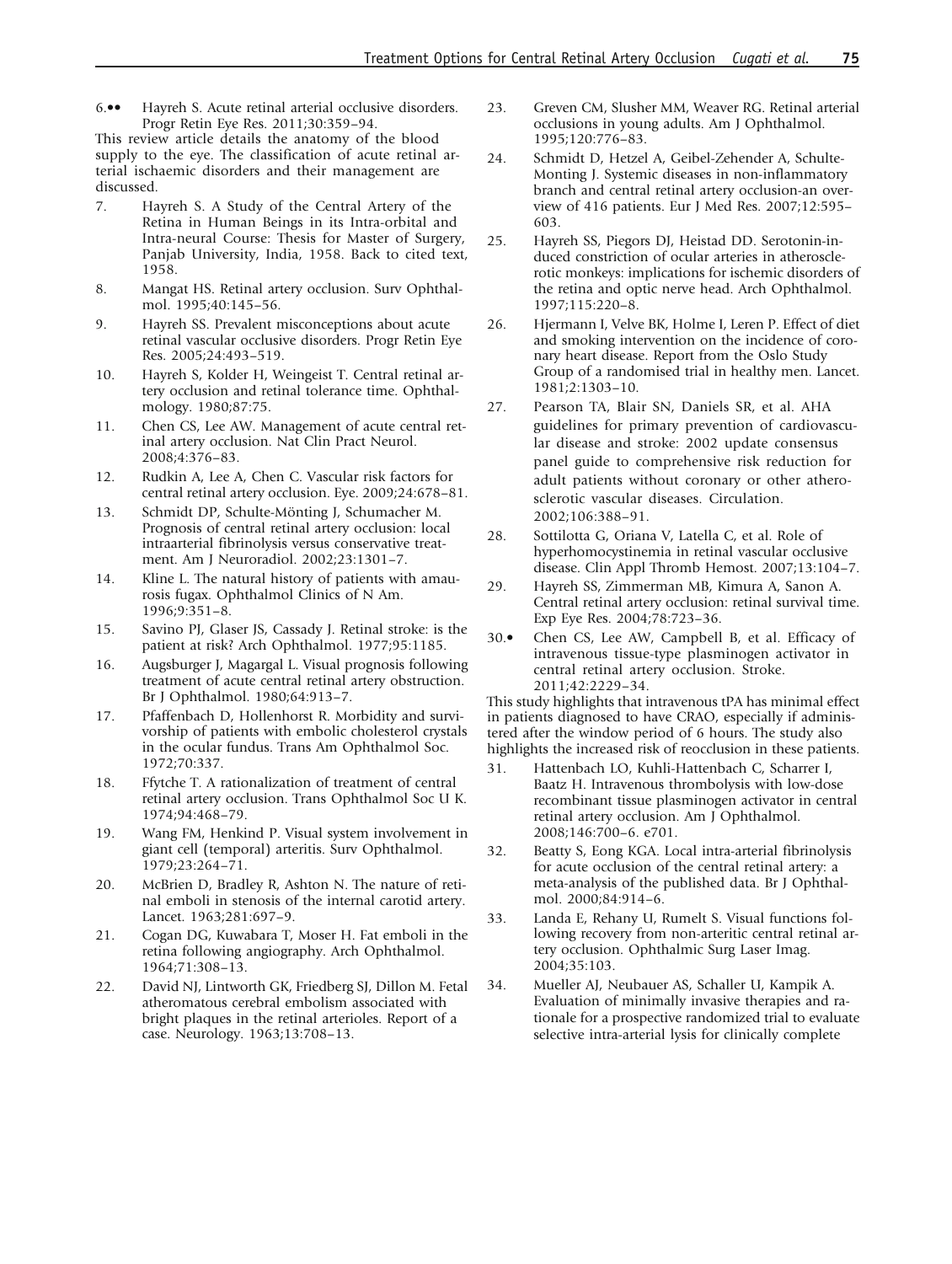central retinal artery occlusion. Arch Ophthalmol. 2003;121:1377–81.

- <span id="page-13-0"></span>35. Incandela L, Cesarone M, Belcaro G, et al. Treatment of vascular retinal disease with pentoxifylline: a controlled, randomized trial. Angiology. 2002;53:31–4.
- 36. Fraser SG, Adams W. Interventions for acute nonarteritic central retinal artery occlusion. Cochrane Database Syst Rev 2009;1.
- 37. Arend O, Harris A, Martin BJ, Holin M, Wolf S. Retinal blood velocities during carbogen breathing using scanning laser ophthalmoscopy. Acta Ophthalmol. 1994;72:332–6.
- 38. Harino S, Grunwald JE, Petrig BJ, Riva CE. Rebreathing into a bag increases human retinal macular blood velocity. Br J Ophthalmol. 1995;79:380–3.
- 39. Deutsch TA, Read JS, Ernest JT, Goldstick TK. Effects of oxygen and carbon dioxide on the retinal vasculature in humans. Arch Ophthalmol. 1983;101:1278–80.
- 40. Atebara NH, Brown GC, Cater J. Efficacy of anterior chamber paracentesis and Carbogen in treating acute nonarteritic central retinal artery occlusion. Ophthalmology. 1995;102:2029–34. discussion 2034–2025.
- 41. Aisenbrey S, Krott R, Heller R, Krauss D, Rössler G, Heimann K. Hyperbaric oxygen therapy in retinal artery occlusion. Ophthalmologe: Zeitschrift der Deutschen Ophthalmologischen Gesellschaft. 2000;97:461–7.
- 42. Menzel-Severing J, Siekmann U, Weinberger A, Roessler G, Walter P, Mazinani B. Early hyperbaric oxygen treatment for nonarteritic central retinal artery obstruction. Am J Ophthalmol. 2012;153:454–9.
- 43.• Cope A, Eggert J, O'Brien E. Retinal artery occlusion: visual outcome after treatment with hyperbaric oxygen. Diving Hyperb Med. 2011;41:135–8.

This case series discusses the visual outcome of patients treated with hyperbaric oxygen therapy in CRAO.

- 44. Hertzog L, Meyer G, Carson S, Strauss M, Hart G. C treated with hyperbaric oxygen. Undersea Hyperb Med. 1992.
- 45. Weiss JN. Hyperbaric oxygen treatment of nonacute central retinal artery occlusion. Undersea Hyperb Med. 2010;37:167–72.
- 46. Anderson Jr B, Saltzman HA, Heyman A. The effects of hyperbaric oxygenation on retinal arterial occlusion. Arch Ophthalmol. 1965;73:315–9.
- 47. Butler Jr F, Hagan C, Murphy-Lavoie H. Hyperbaric oxygen therapy and the eye. Undersea Hyperb Med. 2008:333–387
- 48. Rumelt S, Dorenboim Y, Rehany U. Aggressive systematic treatment for central retinal artery occlusion. Am J Ophthalmol. 1999;128:733–8.
- 49. Beatty S, Eong KGA. Acute occlusion of the retinal arteries: current concepts and recent advances in di-

agnosis and management. Emerg Med J. 2000;17:324–9.

- 50. Hausmann N. High dose steroid bolus given for occlusion of central retinal artery: author's reply. Br Med J. 1992;304:506–7.
- 51. Pandit JC, Tiamiyu F. High dose steroid bolus given for occlusion of central retinal artery. BMJ: Br Med J. 1992;304:506–7.
- 52. Biousse V, Calvetti O, Bruce BB, Newman NJ. Thrombolysis for central retinal artery occlusion. J Neuro Ophthalmol. 2007;27:215–30.
- 53. Noble J, Weizblit N, Baerlocher M, Eng K. Intra-arterial thrombolysis for central retinal artery occlusion: a systematic review. Br J Ophthalmol. 2008;92:588–93.
- 54. Aldrich EM, Lee AW, Chen CS, et al. Local Intraarterial fibrinolysis administered in aliquots for the treatment of central retinal artery occlusion. Stroke. 2008;39:1746–50.
- 55. Zhang X, Ji X, Luo Y, et al. Intra-arterial thrombolysis for acute central retinal artery occlusion. Neurol Res. 2009;31:385–9.
- 56.•• Schumacher M, Schmidt D, Jurklies B, et al. Central retinal artery occlusion: local intra-arterial fibrinolysis versus conservative treatment, a multicenter randomized trial. Ophthalmology 2010;117:1367– 1375. e1361.

This randomised multicentre study compares the treatment outcomes of conventional treatment versus intra-arterial tPA in patients with CRAO.

- 57. Lindsberg PJ, Mattle HP. Therapy of basilar artery occlusion a systematic analysis comparing intra-arterial and intravenous thrombolysis. Stroke. 2006;37:922–8.
- 58. Arnold M, Koerner U, Remonda L, et al. Comparison of intra-arterial thrombolysis with conventional treatment in patients with acute central retinal artery occlusion. J Neurol Neurosurg Psychiatr. 2005;76:196–9.
- 59. Biousse V. Thrombolysis for acute central retinal artery occlusion: is it time? Am J Ophthalmol. 2008;146:631.
- 60. Feltgen N, Neubauer A, Jurklies B, et al. Multicenter study of the European Assessment Group for Lysis in the Eye (EAGLE) for the treatment of central retinal artery occlusion: design issues and implications. EA-GLE Study report no. 1. Graefes Arch Clin Exp Ophthalmol. 2006;244:950–6.
- 61. Genentech. (2011). Activase, Alteplase, a recombinant tissue plasminogen activator. Available: [http://](http://www.gene.com/gene/products/information/cardiovascular/activase/.Last) [www.gene.com/gene/products/information/](http://www.gene.com/gene/products/information/cardiovascular/activase/.Last) [cardiovascular/activase/.](http://www.gene.com/gene/products/information/cardiovascular/activase/.Last) Last accessed 16/8/12.
- 62. Derex L, Nighoghossian N. Intracerebral haemorrhage after thrombolysis for acute ischaemic stroke: an update. J Neurol Neurosurg Psychiatr. 2008;79:1093.